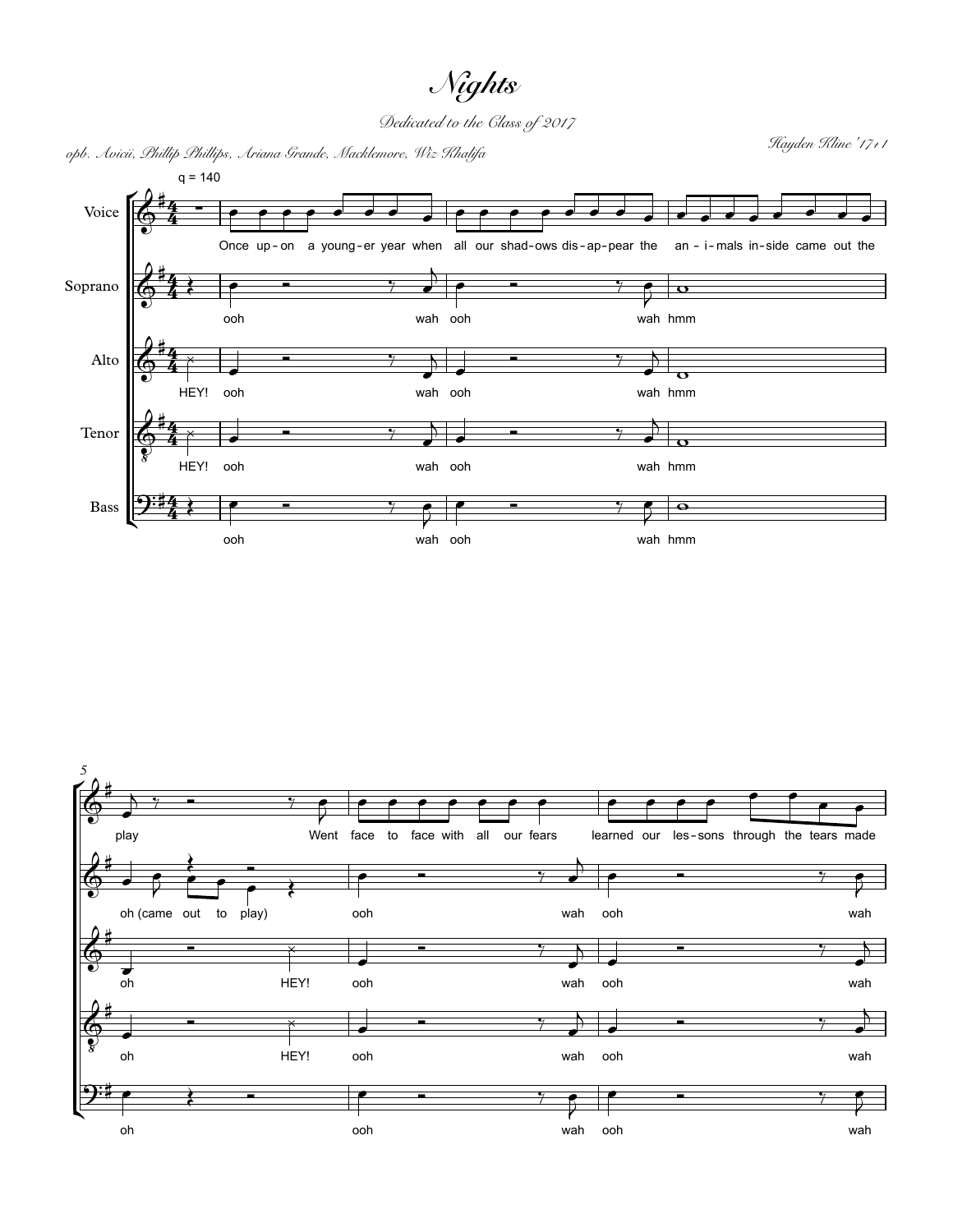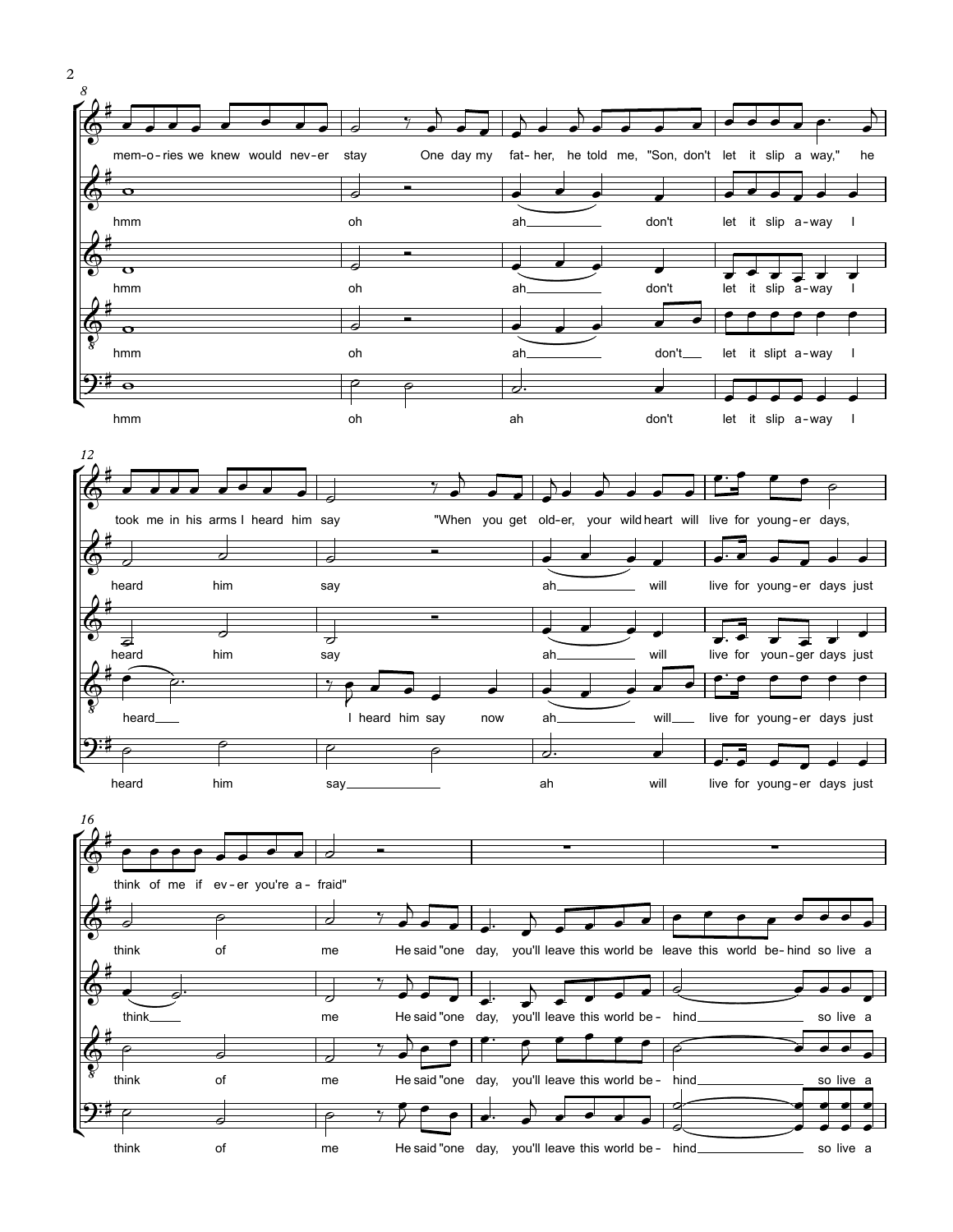

3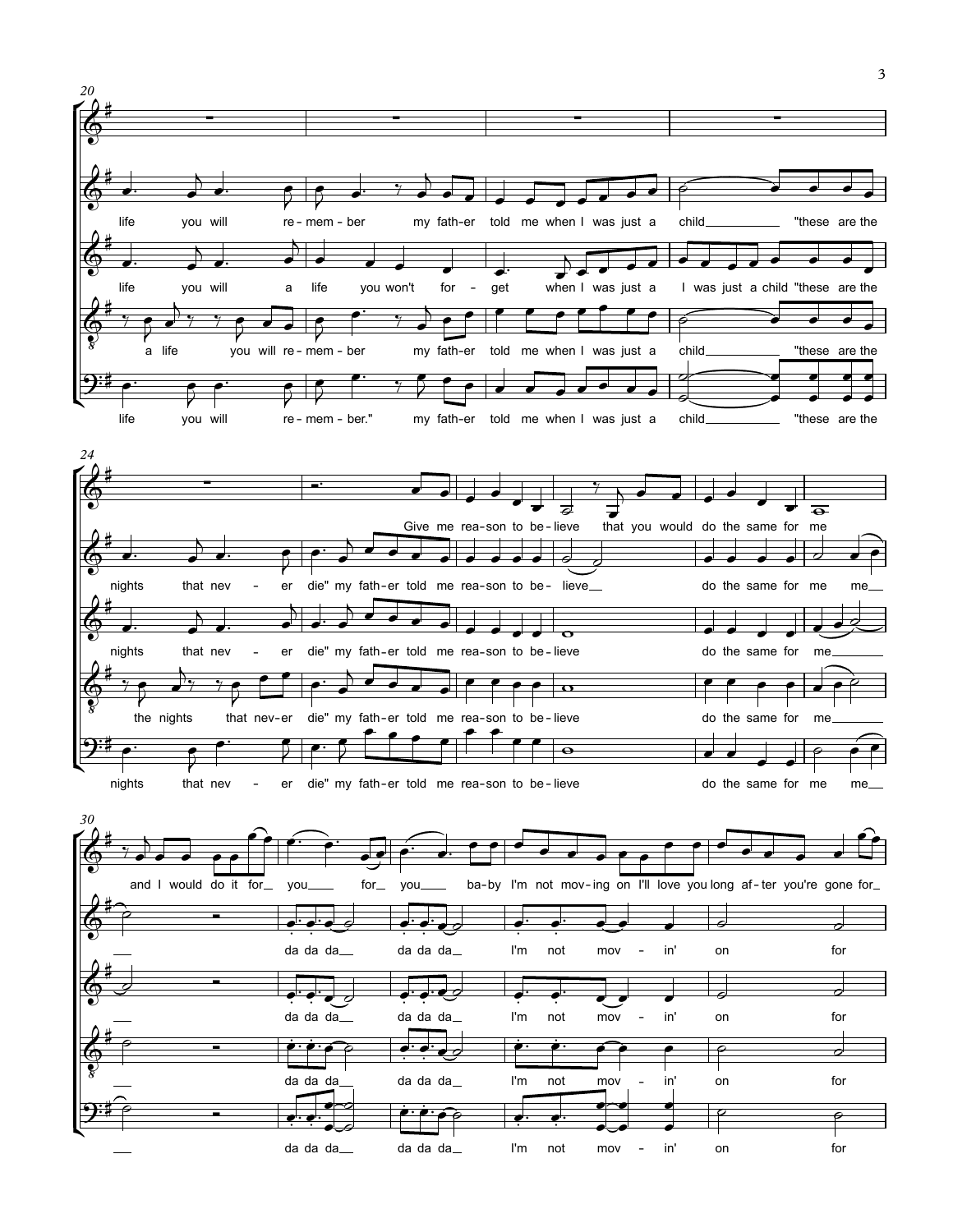

 $\overline{4}$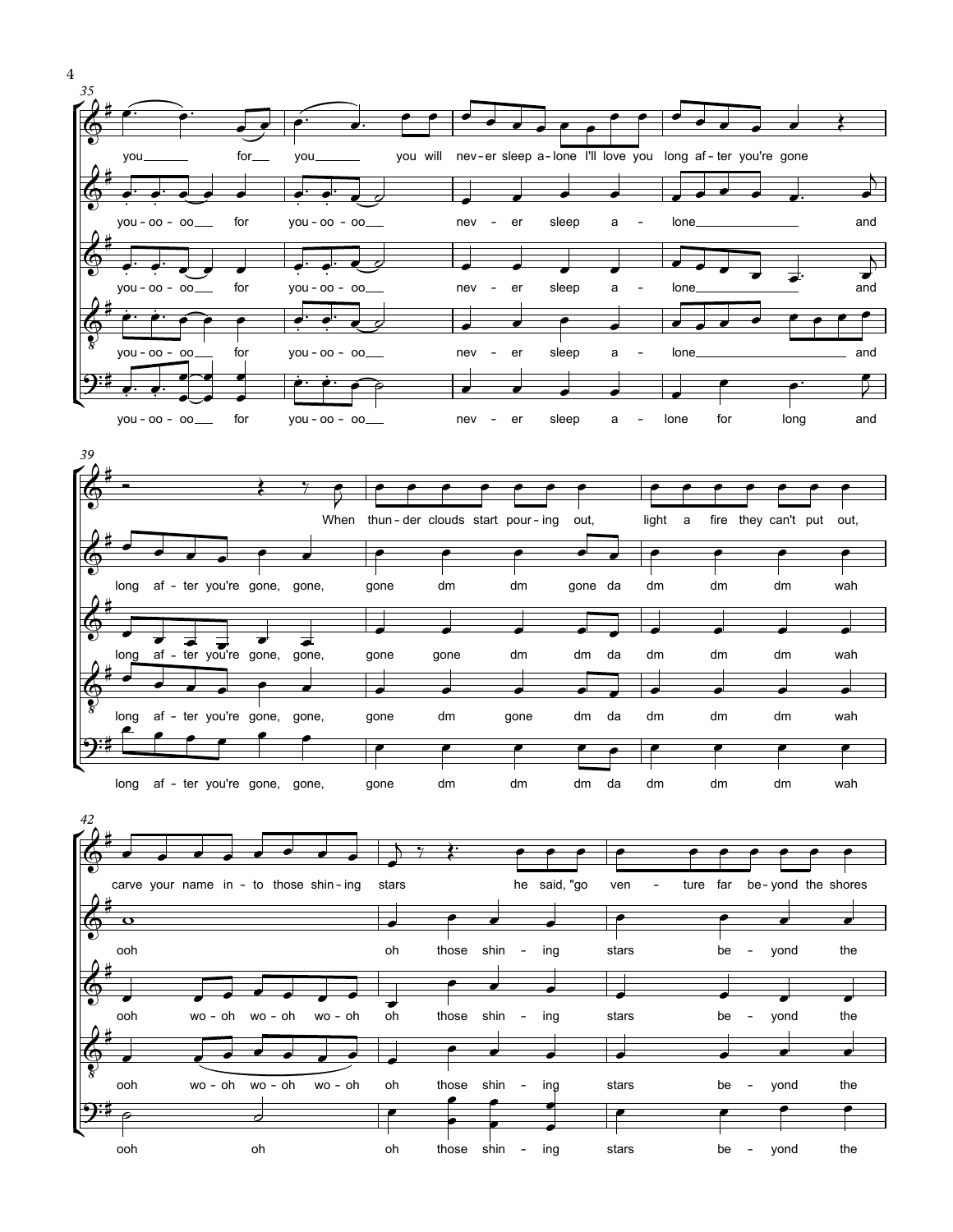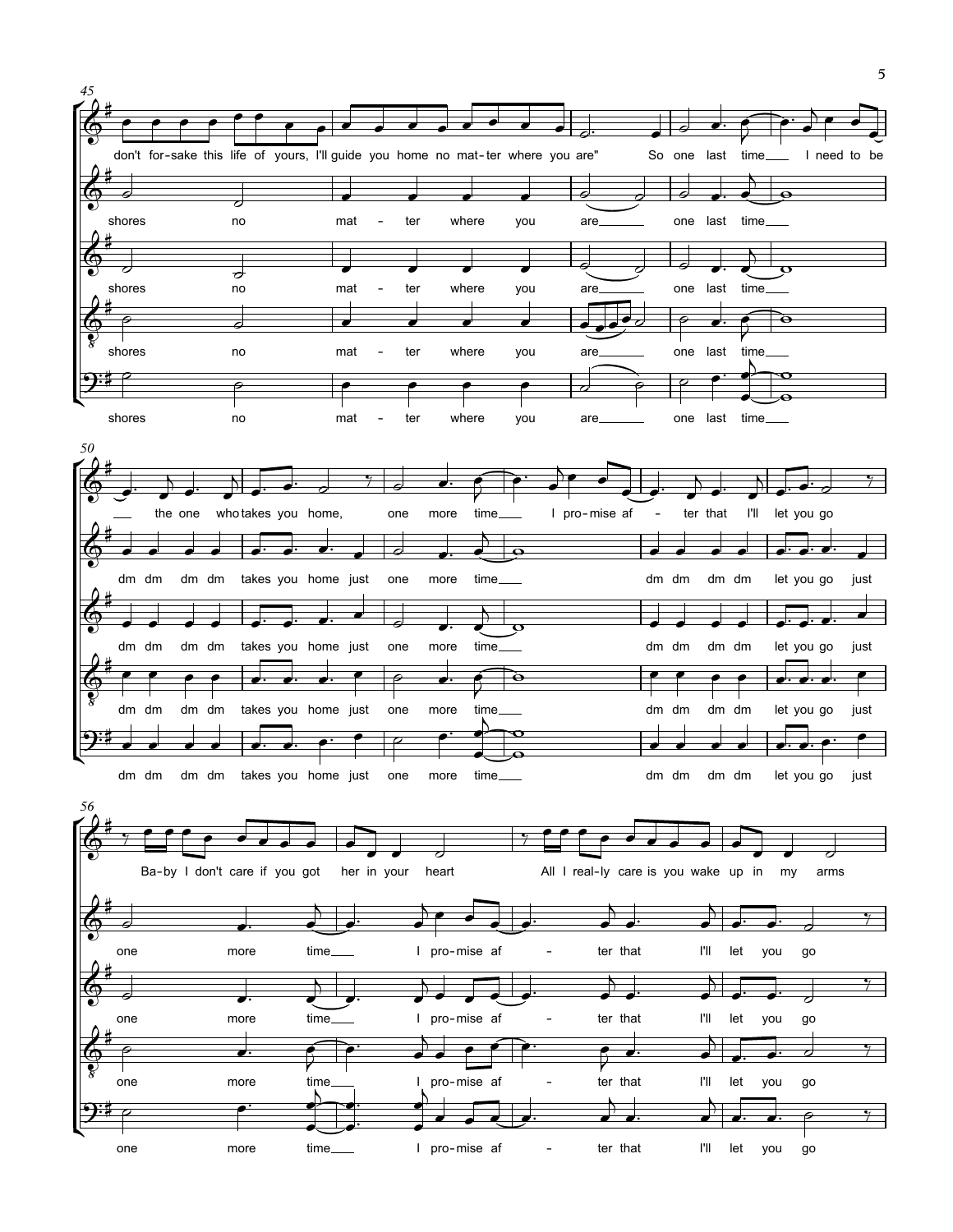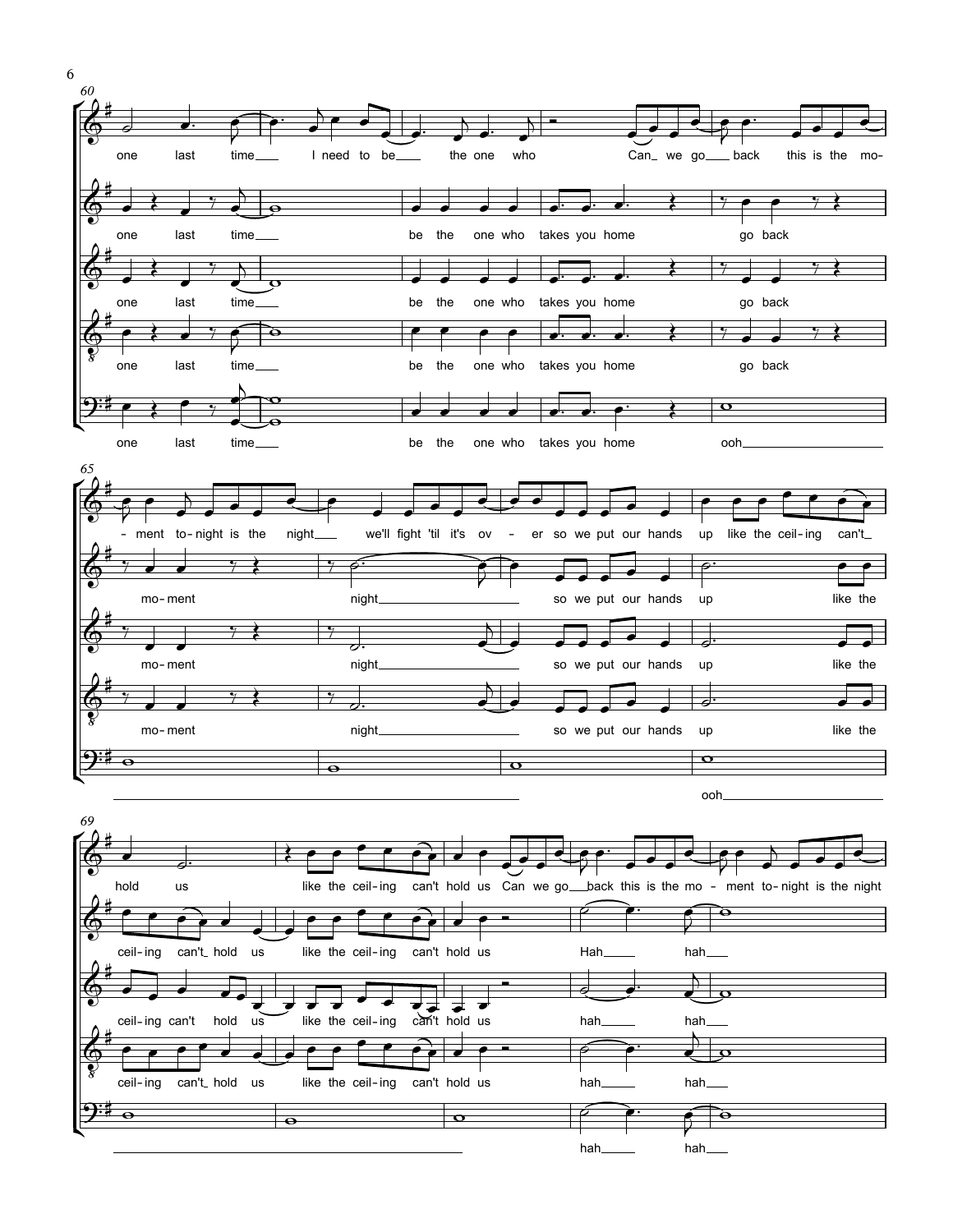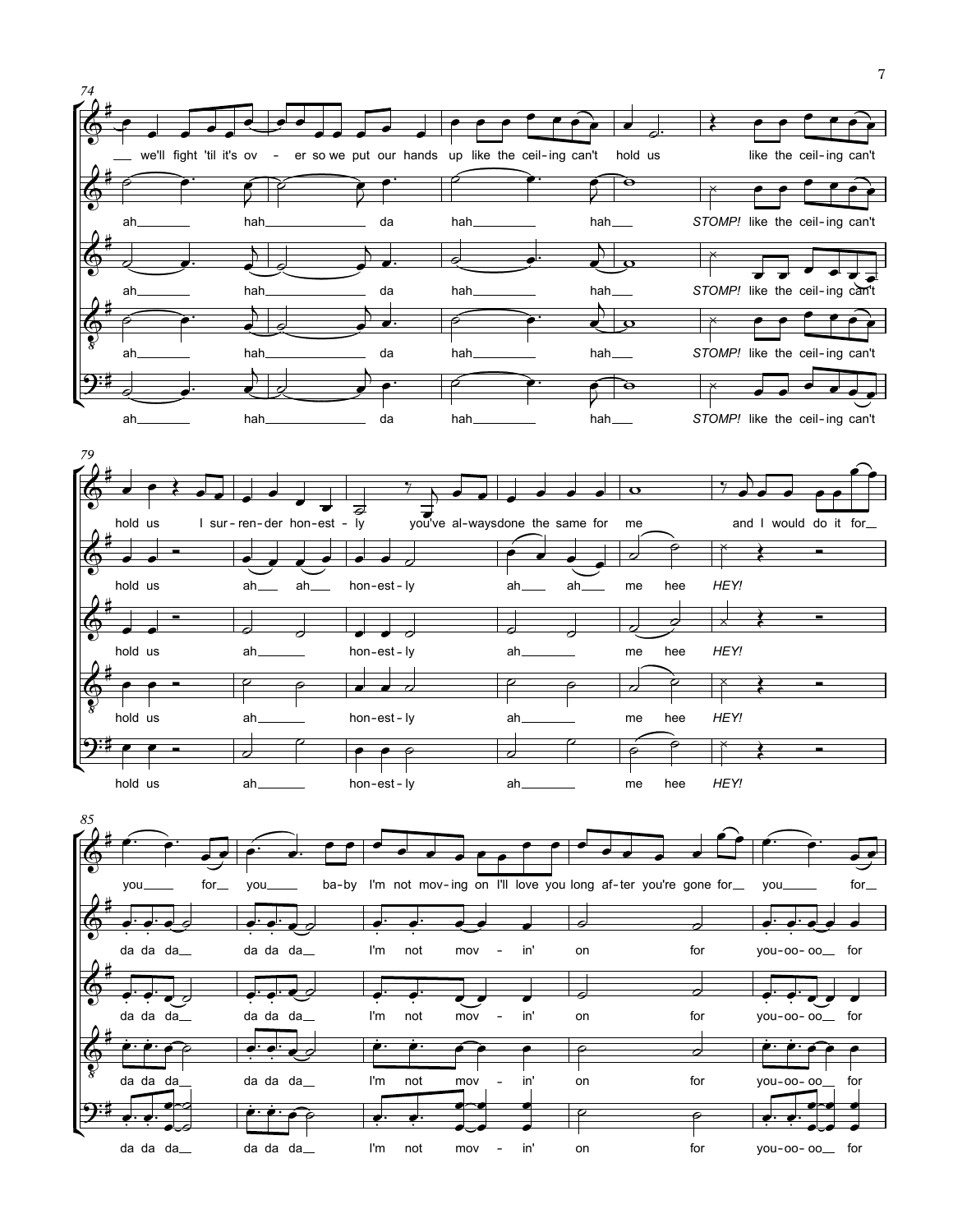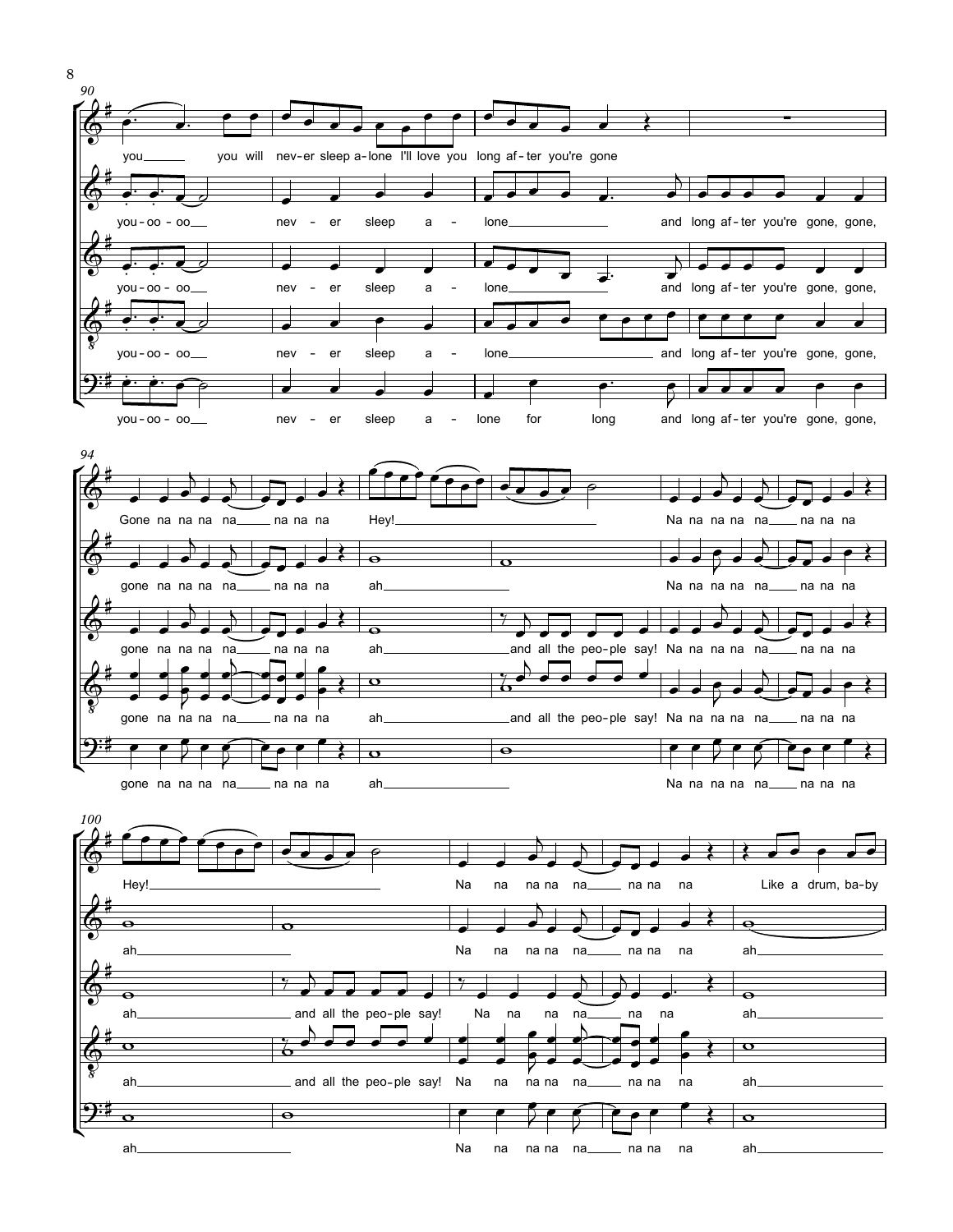

9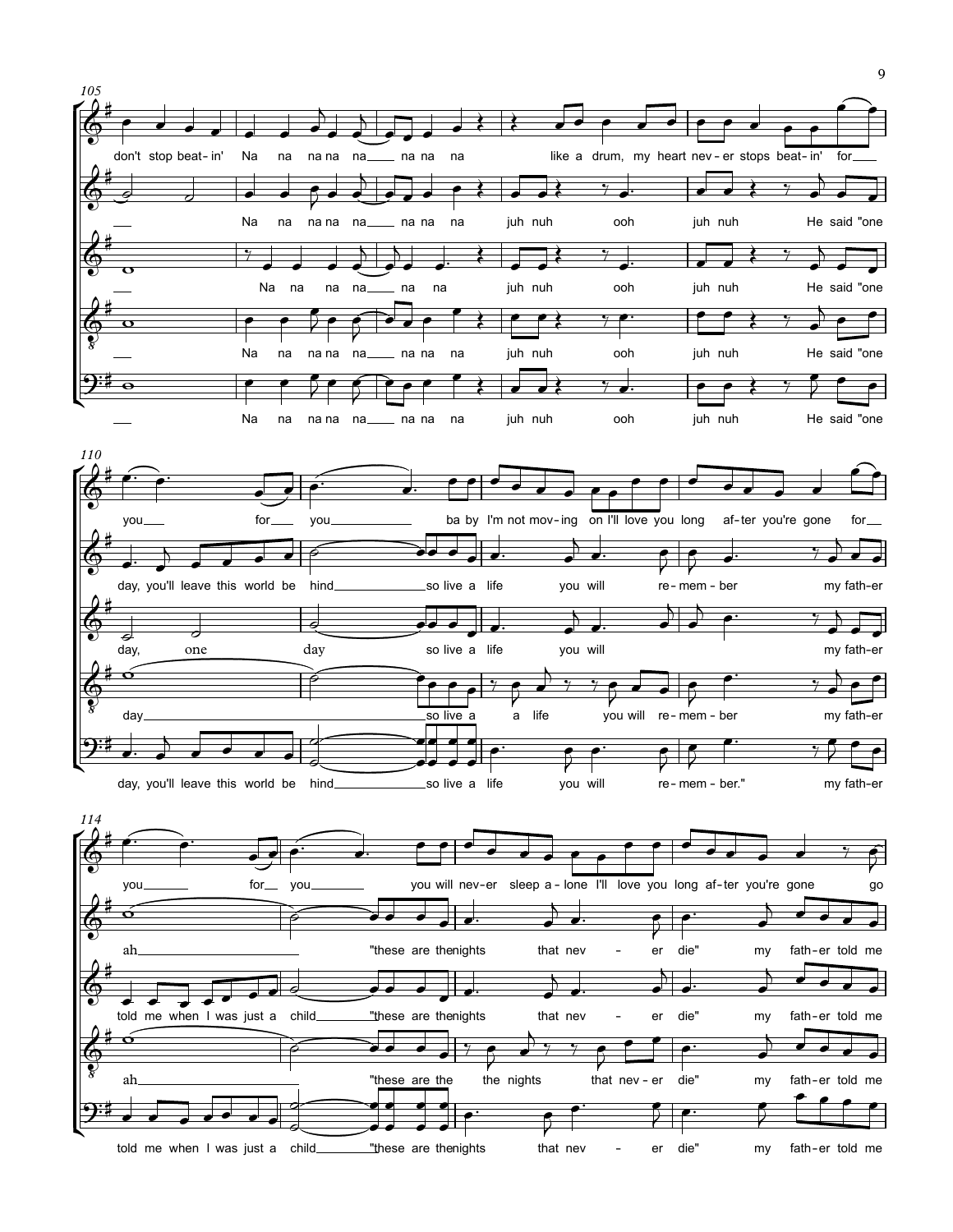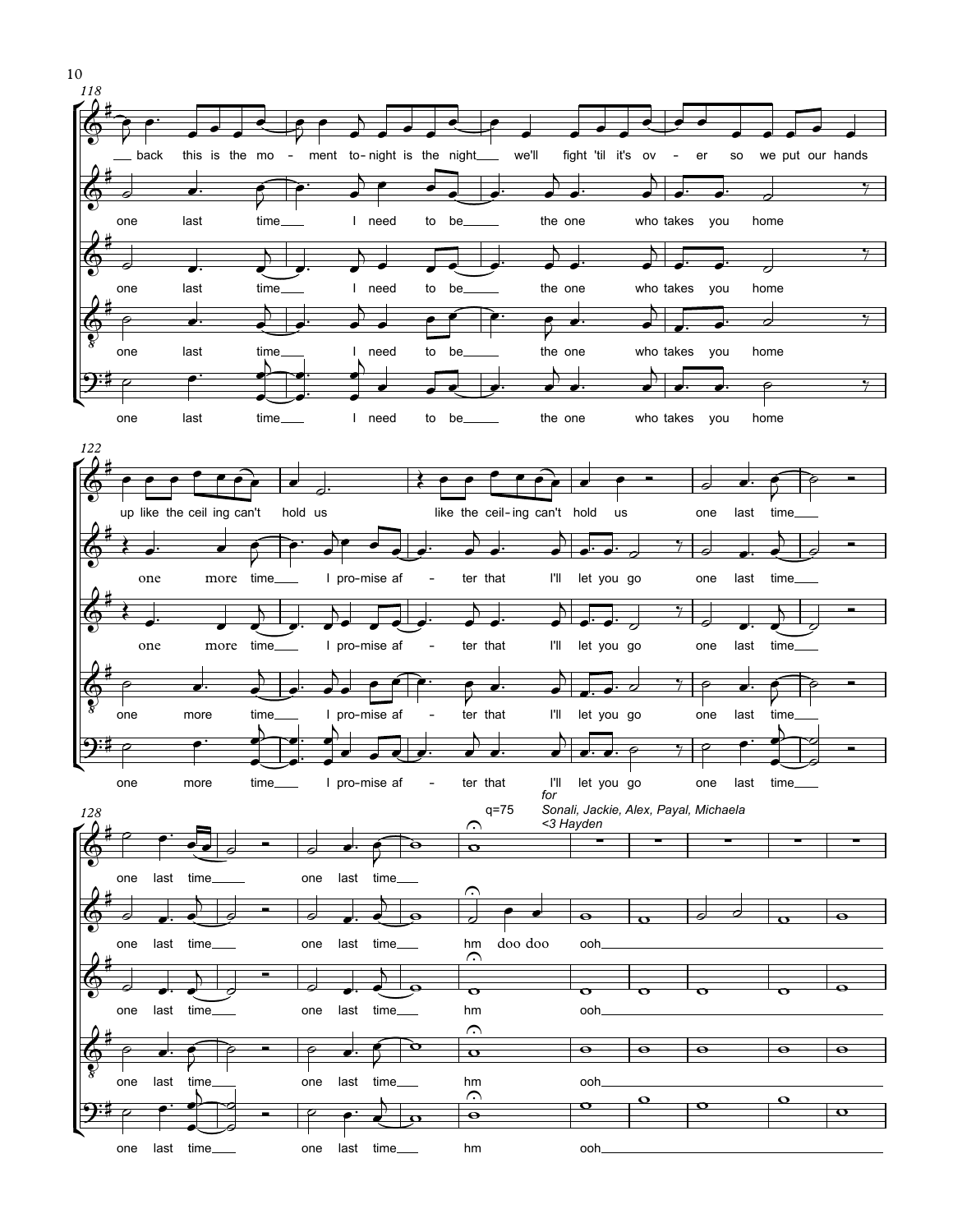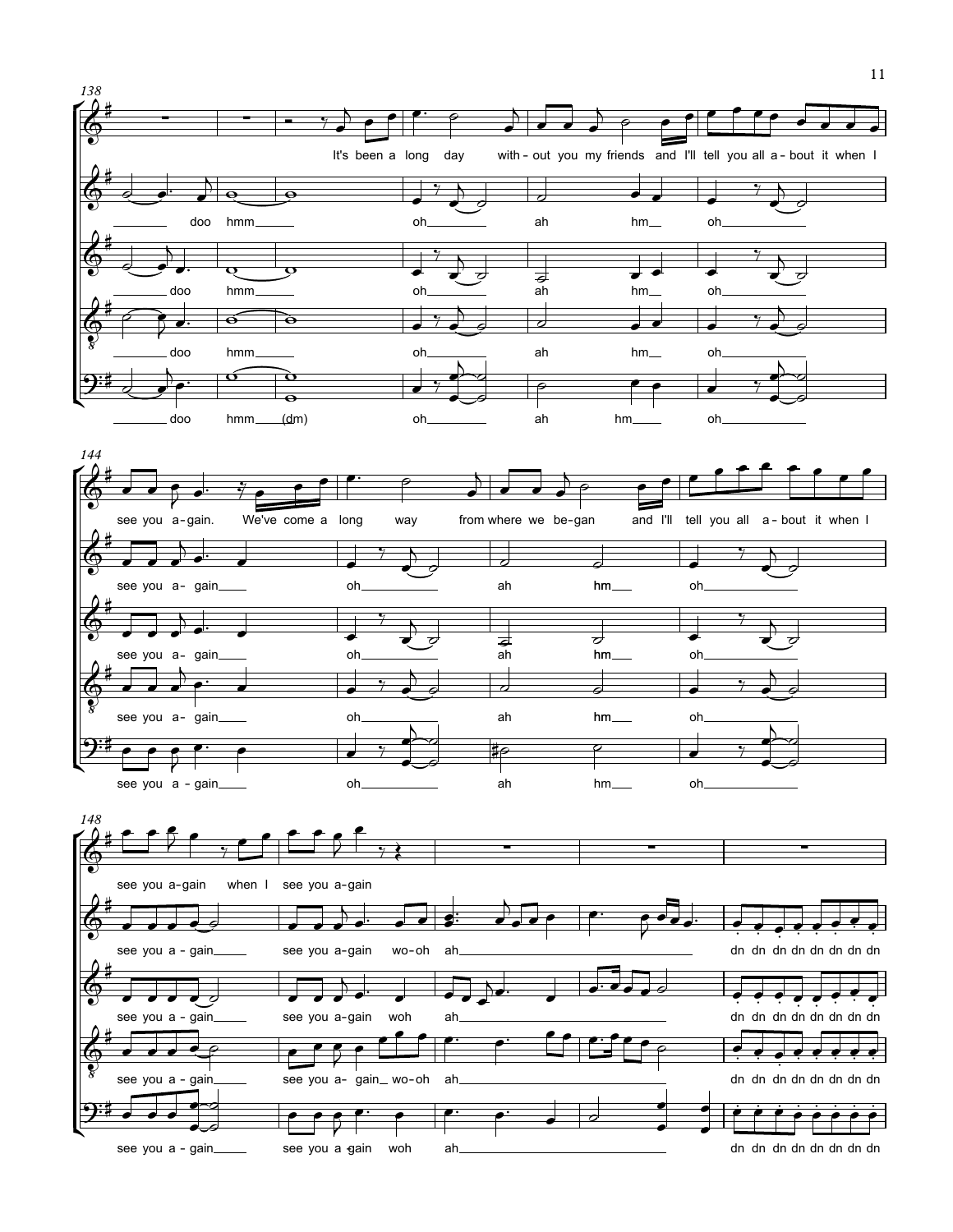

*(Just Jackie, Sonali, Alex, and Hayden)*